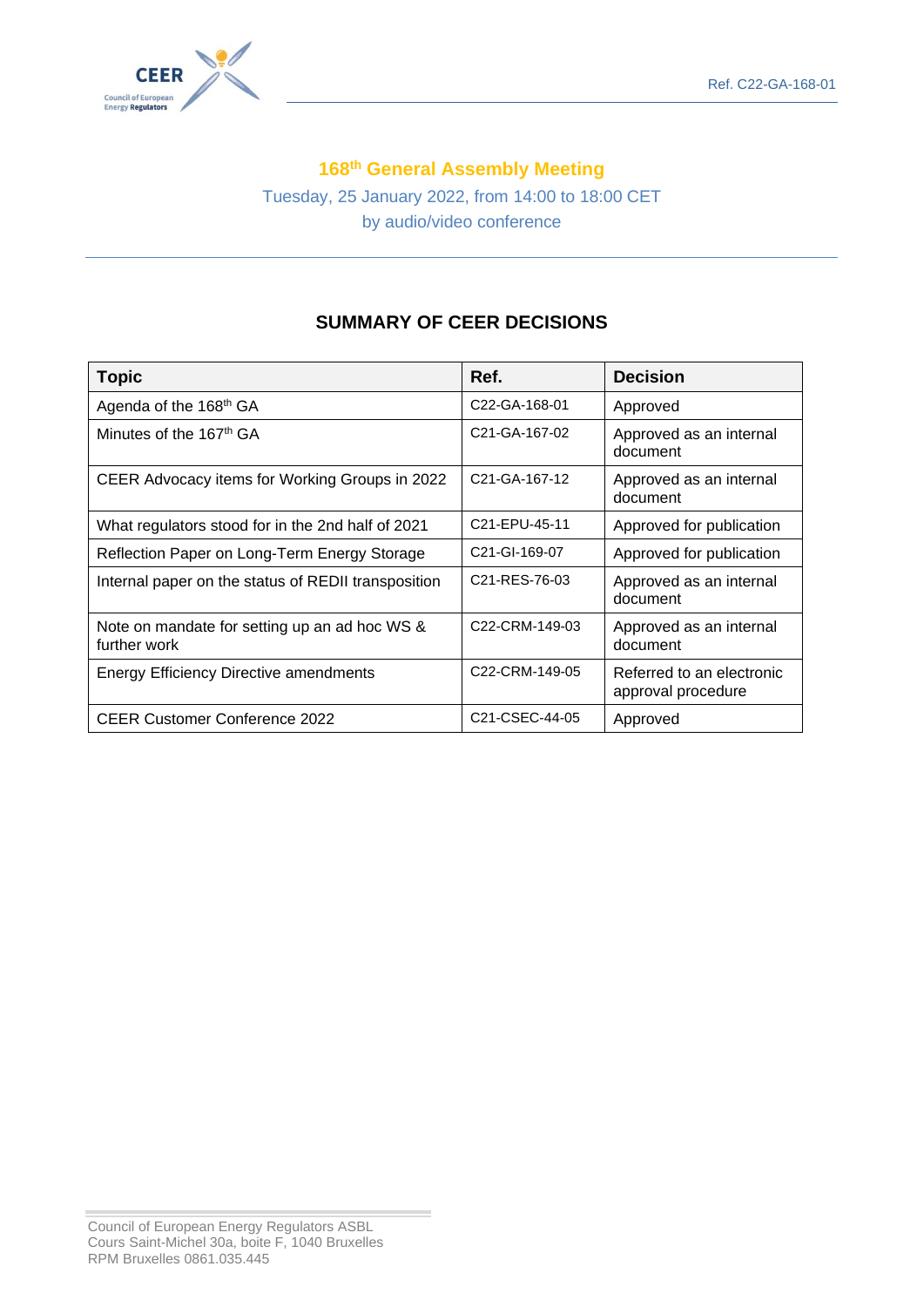



## **168 th General Assembly Meeting**

Tuesday, 25 January 2022, from 14:00 to 18:00 CET by audio/video conference

# **AGENDA**

|       | <b>Section I.</b><br><b>GA Topics for Discussion</b>          |
|-------|---------------------------------------------------------------|
| 1.    | <b>Administration</b>                                         |
| 1.1.  | Approval of the agenda                                        |
| 1.2.  | Minutes of the 167 <sup>th</sup> GA                           |
| 2.    | <b>EU Developments</b>                                        |
| 2.1.  | Oral update                                                   |
| 2.2.  | CEER Advocacy items for Working Groups in 2022                |
| 2.3.  | What regulators stood for in the 2 <sup>nd</sup> half of 2021 |
| 3.    | Gas                                                           |
| 3.1.  | Oral update                                                   |
| 3.2.  | Update on Gas Package proposals                               |
| 3.3.  | Reflection Paper on Long-Term Energy Storage                  |
| 4.    | <b>Electricity</b>                                            |
| 4.1.  | Oral update (if applicable)                                   |
| 4.2.  | Internal paper on the status of REDII transposition           |
| 4.3.  | ACER-CEER position paper on EC offshore strategy              |
| 5.    | <b>Customers and Retail Markets</b>                           |
| 5.1.  | Oral update (if applicable)                                   |
| 5.2.  | Energy price developments                                     |
| 5.3.  | Note on mandate for setting up ad hoc WS & further work       |
| 5.4.  | <b>Energy Efficiency Directive amendments</b>                 |
| 6.    | <b>Distribution Systems</b>                                   |
| 6.1.  | Oral update (if applicable)                                   |
| 7.    | <b>Market Integrity and Transparency</b>                      |
| 7.1.  | Oral update (if applicable)                                   |
| 8.    | <b>International Relations Group</b>                          |
| 8.1.  | Oral update (if applicable)                                   |
| 8.2.  | EU4Energy update                                              |
| 8.3.  | EREK and RAERESA update                                       |
| 9.    | <b>Legal Affairs Committee</b>                                |
| 9.1.  | Oral update (if applicable)                                   |
| 10.   | Ad hoc Covid-19 Group                                         |
|       | 10.1. Oral update (if applicable)                             |
| 11.   | <b>Training Programme</b>                                     |
| 11.1. | Review of 2021 Training Programme + 2022 courses              |
| 12.   | <b>AOB</b>                                                    |

|     | <b>Section II.</b> | <b>Events and Reports</b> |
|-----|--------------------|---------------------------|
| 49. | $CED$ available    |                           |

### **13. CEER events**

#### **14. WPDC/Secretariat**

14.1. Quarterly review of the 2021 Work Programme